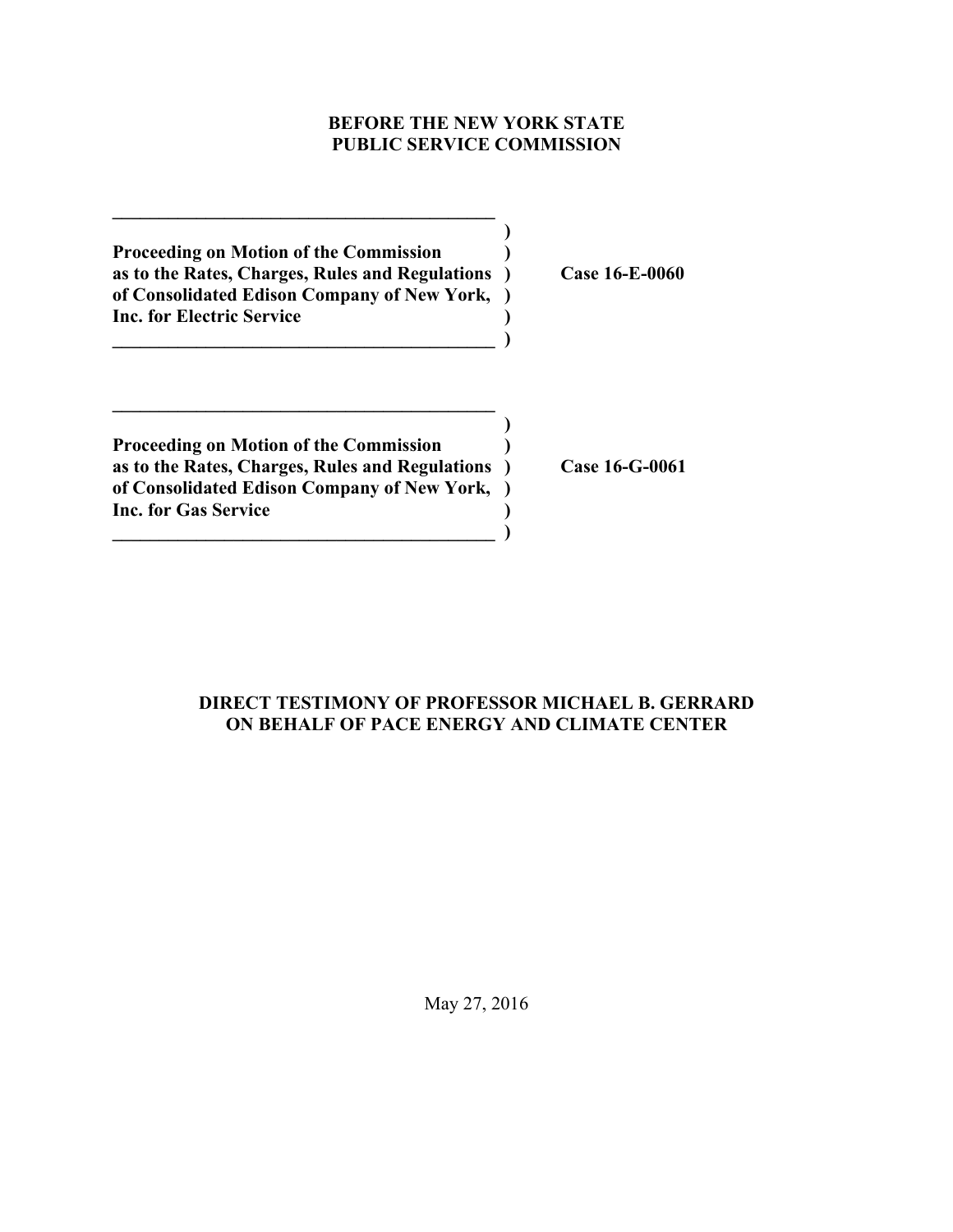| $\mathbf{1}$   |    | <b>I. Identification and Qualifications</b>                                                  |
|----------------|----|----------------------------------------------------------------------------------------------|
| $\overline{2}$ | Q. | Please state your name and business address.                                                 |
| 3              | A. | My name is Michael Gerrard. My business address is Sabin Center for Climate Change           |
| $\overline{4}$ |    | Law at Columbia Law School (Sabin Center), 435 West 116 <sup>th</sup> Street, NY, NY, 10027. |
| 5              | Q. | On whose behalf are you testifying?                                                          |
| 6              | A. | I am testifying on behalf of the Pace Energy and Climate Center (Pace).                      |
| $\overline{7}$ | Q. | By whom are you employed and in what capacity?                                               |
| 8              | A. | I am employed by Columbia University as a Professor of Law and as the Faculty Director       |
| 9              |    | of the Earth Institute. I am also Senior Counsel at the law firm Arnold & Porter.            |
| 10             | Q. | Please summarize your qualifications.                                                        |
| 11             | A. | I teach courses on environmental law, climate change law, and energy regulation, and am      |
| 12             |    | the faculty director of the Sabin Center for Climate Change Law. I am also Chair of the      |
| 13             |    | Faculty of Columbia University's Earth Institute. From 1979 through 2008 I practiced         |
| 14             |    | environmental law in New York, most recently as partner in charge of the New York            |
| 15             |    | office of Arnold & Porter LLP. Upon joining the Columbia law faculty in 2009, I became       |
| 16             |    | Senior Counsel to the firm. My practice involved trying numerous cases and arguing           |
| 17             |    | many appeals in federal and state courts and administrative tribunals, handling the          |
| 18             |    | environmental aspects of numerous transactions and development projects, and providing       |
| 19             |    | regulatory compliance advice to a wide variety of clients in the private and public sectors. |
| 20             |    | I am also a prolific writer in environmental law and climate change, and have twice          |
| 21             |    | received the Association of American Publishers' Best Law Book award for works on            |
| 22             |    | environmental law and brownfields. I have written or edited eleven books, including          |
| 23             |    | Global Climate Change and U.S. Law, the leading work in its field (second edition            |
| 24             |    | published in 2014, co-edited with Jody Freeman) and the twelve-volume Environmental          |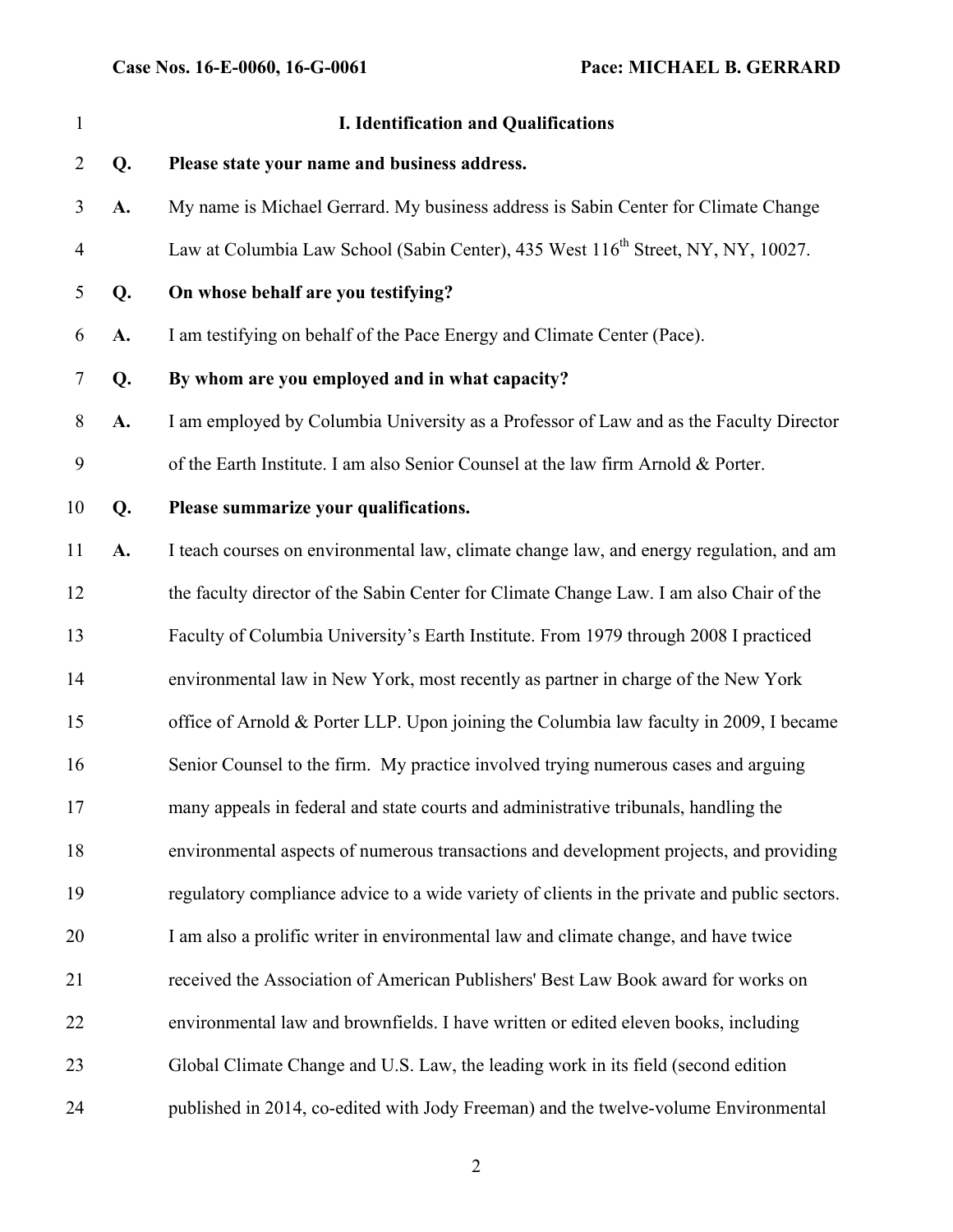|    | Law Practice Guide. Among my other books are The Law of Clean Energy: Efficiency            |
|----|---------------------------------------------------------------------------------------------|
|    | and Renewables (2011), The Law of Adaptation to Climate Change: U.S. and                    |
|    | International Aspects (2012) and Threatened Island Nations: Legal Implications of Rising    |
|    | Seas and a Changing Climate (2013). Since 1986 I have been an environmental law             |
|    | columnist for the New York Law Journal. My resume is provided as Exhibit MG-1.              |
| Q. | Have you previously testified before the New York State Public Service Commission           |
|    | ("the Commission")?                                                                         |
| A. | Yes.                                                                                        |
|    | <b>Introduction and Summary</b><br>П.                                                       |
| Q. | What is the purpose of your testimony in this proceeding?                                   |
| A. | I am testifying to encourage the Commission to require the Company to perform, and to       |
|    | authorize full recovery of the costs of completing Consolidated Edison of New York,         |
|    | Inc.'s ("the Company" or "ConEd") Climate Change Vulnerability Study, recommended           |
|    | by the Storm Hardening and Resiliency Collaborative in its December 2014 report and         |
|    | endorsed by the Commission. See Case 13-E-0030, Order Approving Electric, Gas and           |
|    | Steam Rate Plans in Accord with Joint Proposal, at 71 (Feb. 21, 2014).                      |
| Q. | Please summarize your testimony.                                                            |
| A. | As the Commission has recognized, electric utilities should anticipate as best they can the |
|    | changes to historic patterns of coastal storms, heat, and wind that are expected to attend  |
|    | global climate change. The Climate Change Vulnerability Study is an important tool with     |
|    | which ConEd can better anticipate such changes. In spite of this, the Commission has        |
|    | deferred its approval of the costs of performing the Study from the prior rate case to this |
|    |                                                                                             |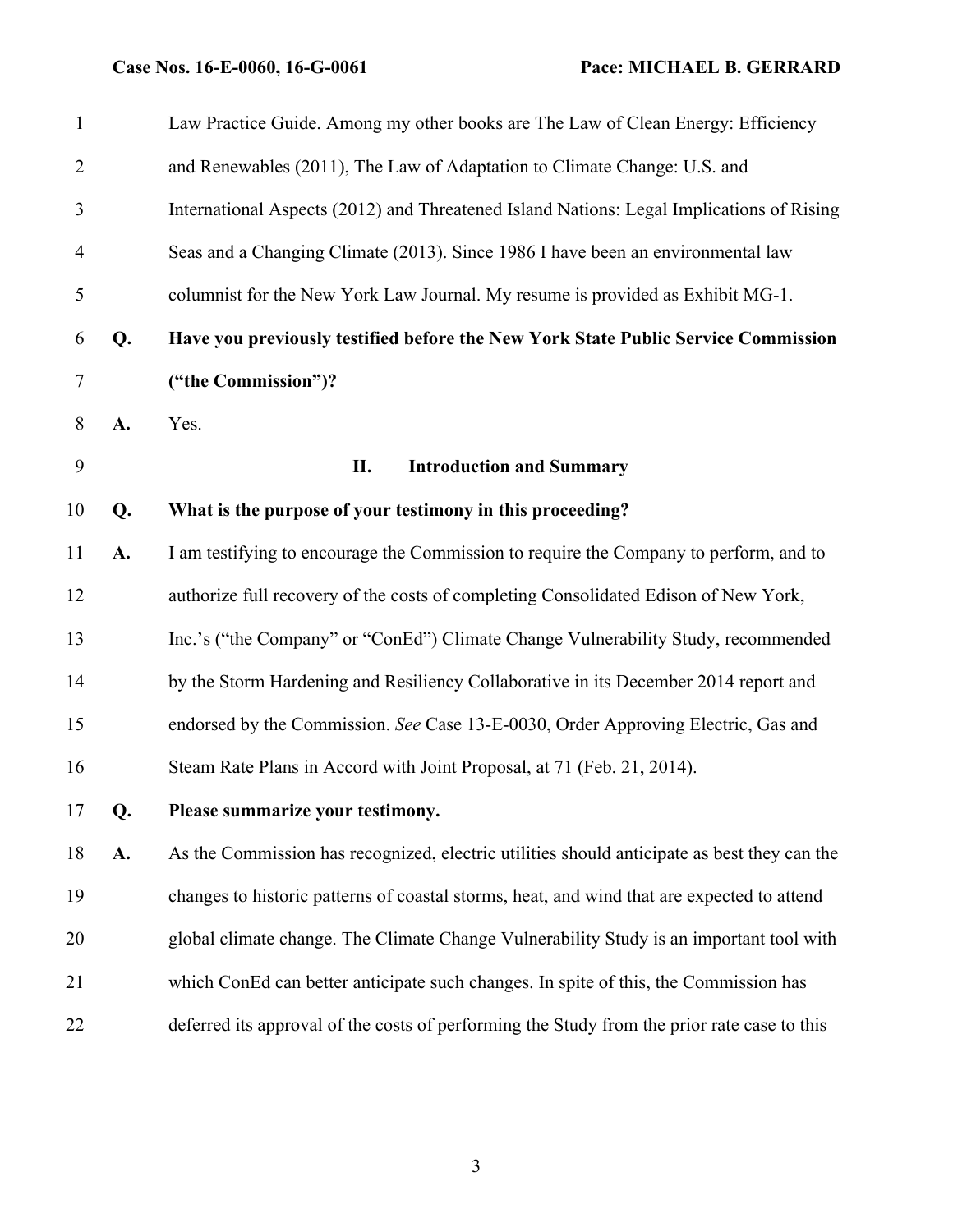| $\mathbf{1}$   |    | one case, and has instructed ConEd to seek other funding sources. This wrongly             |
|----------------|----|--------------------------------------------------------------------------------------------|
| $\overline{2}$ |    | undermines progress toward completing the Study.                                           |
| 3              |    | Ш.<br>Value of the Climate Change Vulnerability Study                                      |
| 4              | Q. | Has there yet been a comprehensive study of ConEd's vulnerabilities to the impacts         |
| 5              |    | of climate change?                                                                         |
| 6              | A. | No. Although federal, state, and city agencies, and others, have examined some of the      |
| 7              |    | impacts of sea level rise and other effects of climate change, no one has yet conducted a  |
| 8              |    | comprehensive examination of the ways in which the electricity infrastructure maintained   |
| 9              |    | by ConEd is vulnerable to climate change impacts. See Storm Hardening and Resiliency       |
| 10             |    | Collaborative Phase III Report, at 119–20 (Sept. 2015). This gap helps explain why the     |
| 11             |    | Commission has itself acknowledged the Study's importance and urgency. See Case 13-        |
| 12             |    | E-0030, Order Adopting Storm Hardening and Resiliency Collaborative Phase Two              |
| 13             |    | Report Subject to Modifications, at 22 (Feb. 5, 2015) ("While the Commission               |
| 14             |    | recognizes that the science of climate change is developing and the Climate Change         |
| 15             |    | Vulnerability Study is a substantial undertaking for the Company, it must be available for |
| 16             |    | the Commission's use by March 2019 (five years after the issuance of the 2014 Rate         |
| 17             |    | Order).").                                                                                 |
| 18             | Q. | What benefits will result from this Study?                                                 |
| 19             | A. | This Study will enable ConEd to better comply with the Commission's instruction in its     |
| 20             |    | 2014 Rate Order, "We expect the utilities to consult the most current data to evaluate the |
| 21             |    | climate impacts anticipated in their regions over the next years and decades, and to       |
|                |    |                                                                                            |

budgets." Case 13-E-0030, Order Approving Electric, Gas and Steam Rate Plans in

integrate these considerations into their system planning and construction forecasts and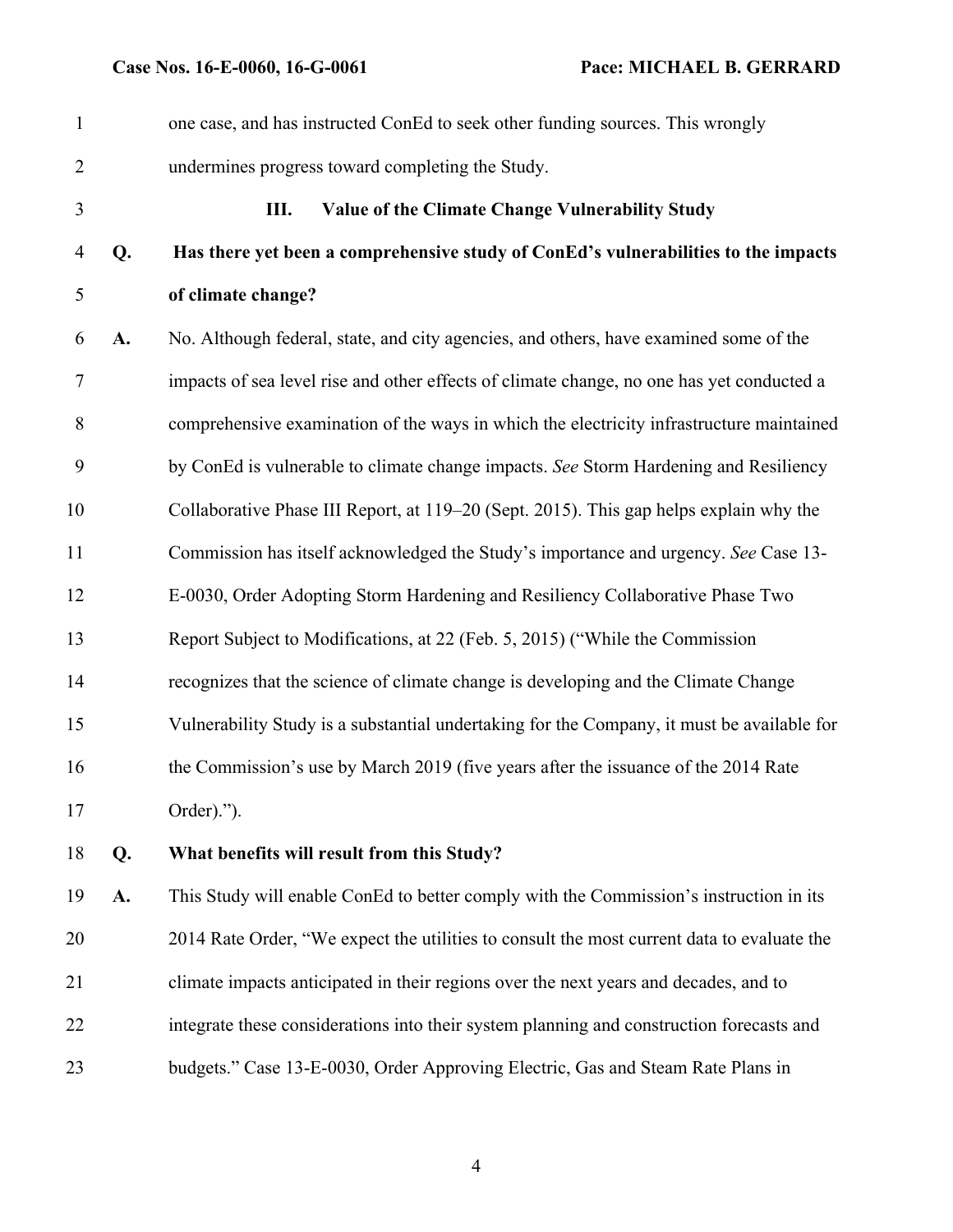Accord with Joint Proposal, at 72 (Feb. 21, 2014). In addition, by highlighting risks and costs that ConEd should consider and work to avoid through its near- and long-term planning, design, and procurement decisions, the Study will yield two chief benefits. First, it will provide information about risks and costs that might otherwise remain hidden until they are revealed in the form of operational inefficiencies, equipment failures, or other adverse results of a mismatch between the circumstances ConEd has planned for and the circumstances it actually faces. And second, it will thereby help ensure system reliability even as the climate changes.

**Q. Are the costs of the Study reasonable and likely to be outweighed by its benefits?** 

 **A.** In short, yes. The bids ConEd has received to complete the Study range from \$1.4 million to \$4 million; while this range is not definitive of what ConEd will ultimately pay, it illustrates the likely approximate cost of Study completion. Such a price is reasonable given the scale and complexity of the task. Furthermore, the Study's benefits can be expected to at least justify that cost and at most to substantially outweigh it. Consider that as ConEd has begun implementing its plans for reconfiguring and installing submersible transformers and isolation switches on coastal network segments, it has discovered various reasons to revise those cost estimates—in some instances up, in others down—by tens of millions of dollars. *See* Storm Hardening and Resiliency Collaborative Phase III Report, at 13–20 (describing plans and tabulating cost updates). The Climate Change Vulnerability Study can be expected to reveal factors and considerations that inform design changes with cost implications of at least this scale—that is, cost implications an order of magnitude greater than the cost of the study itself. The Study can therefore be expected to yield benefits that outweigh its costs.